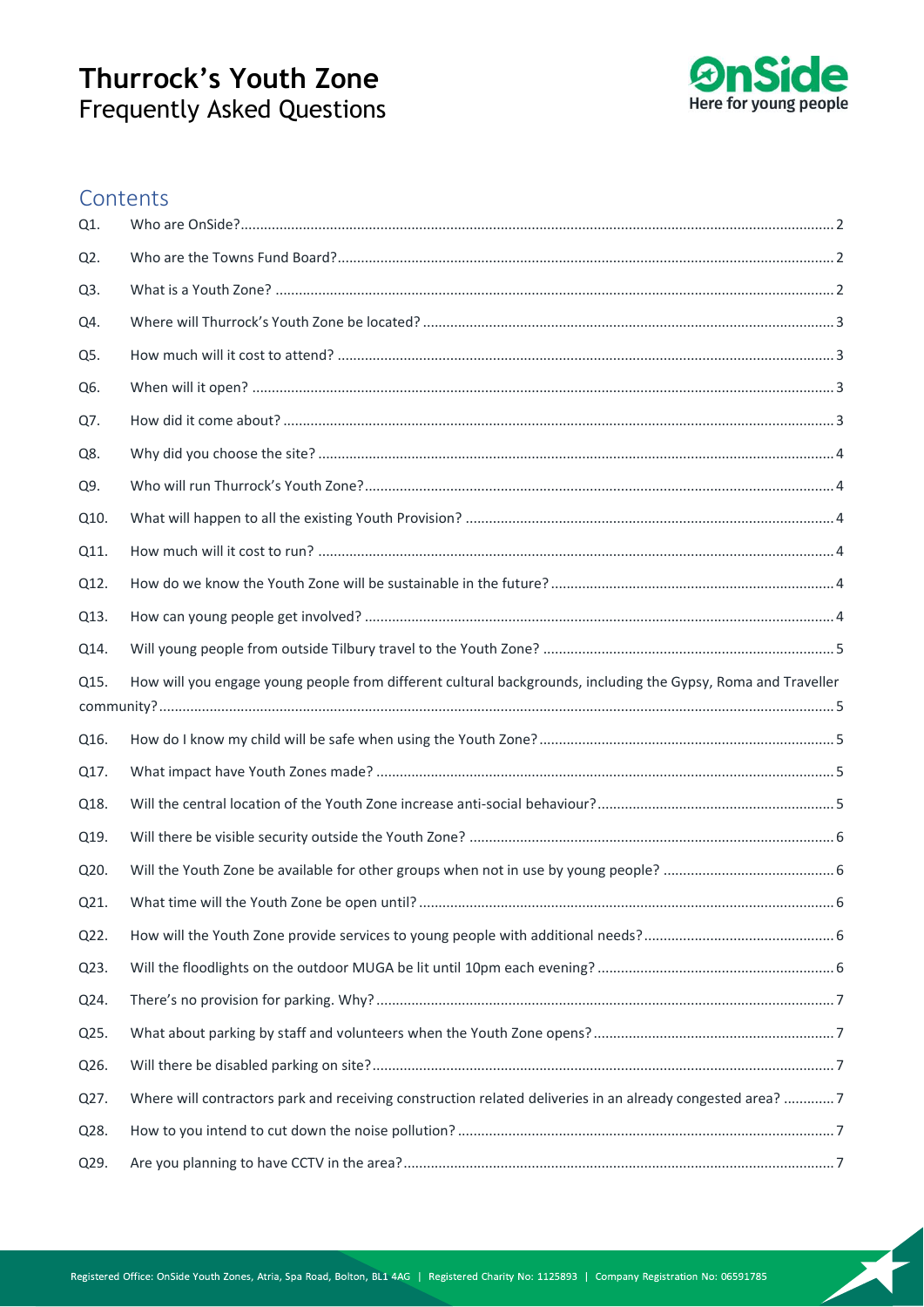

| Q30.                                                                                                                         |                                                                                                                         |  |  |
|------------------------------------------------------------------------------------------------------------------------------|-------------------------------------------------------------------------------------------------------------------------|--|--|
| Q31.                                                                                                                         |                                                                                                                         |  |  |
| Q32.                                                                                                                         | Are you employing local builders, contractors and staff from Thurrock and surrounding local areas?  8                   |  |  |
| Q33.                                                                                                                         |                                                                                                                         |  |  |
| Q34.                                                                                                                         |                                                                                                                         |  |  |
| Q35.                                                                                                                         | How will local residents' views be considered as part of the planning consultation? Will the basketball court be        |  |  |
| kept on Anchor Fields? Will we still be able to run events and festivals on the park? How tall will the building be? Can the |                                                                                                                         |  |  |
|                                                                                                                              | building be set back into the park, so it is not near local houses? Will you keep the trees? Can the access be off Hume |  |  |
|                                                                                                                              |                                                                                                                         |  |  |
| Q36.                                                                                                                         | What's the difference between this consultation, and the one done by the Towns Fund Board in 2020?  9                   |  |  |
| Q37.                                                                                                                         | How can you be sure the Youth Zone won't run out of money and then be used for commercial leisure or                    |  |  |
|                                                                                                                              |                                                                                                                         |  |  |

## <span id="page-1-0"></span>**Q1. Who are OnSide?**

A1. OnSide is a national charity determined to make sure that all young people have the opportunity to shine. The chance to discover their passion and their purpose.

OnSide fund, build, launch and support a network of state-of-the-art, multimillion-pound Youth Zones in the UK's most disadvantaged areas. These are incredible spaces filled with energy, inspiration and highly skilled youth workers who truly believe in young people.

This is passionate, properly funded youth provision. A unique partnership between young people and their community, local authorities and private business leadership, and a growing movement of supporters. Together, we believe that all young people need is a chance to discover what they've got and where it could take them.

OnSide is working in partnership with Thurrock Council and The Towns Fund Board to develop a new Youth Zone in Thurrock.

## <span id="page-1-1"></span>**Q2. Who are the Towns Fund Board?**

A2. The Government identified 101 towns across the country in need of £25m investment and [Tilbury Towns Fund Board](https://tilburytownfund.co.uk/) was set up in 2020 to develop a bid in consultation with the local community, businesses and Thurrock Council. The Board is Chaired by Peter Ward, Commercial Director of Port of Tilbury and includes representatives of local Thurrock business, Council and community. There was overwhelming demand for improved facilities for young people (93% of residents consulted) along with building on Tilbury's heritage, improving accessibility (station and port), parks and medical facilities. The bid was approved by Thurrock Council in July 2021 and Government in November 2021 and detailed plans and business cases are being prepared for further Council and Government approval in summer 2022.

## <span id="page-1-2"></span>**Q3. What is a Youth Zone?**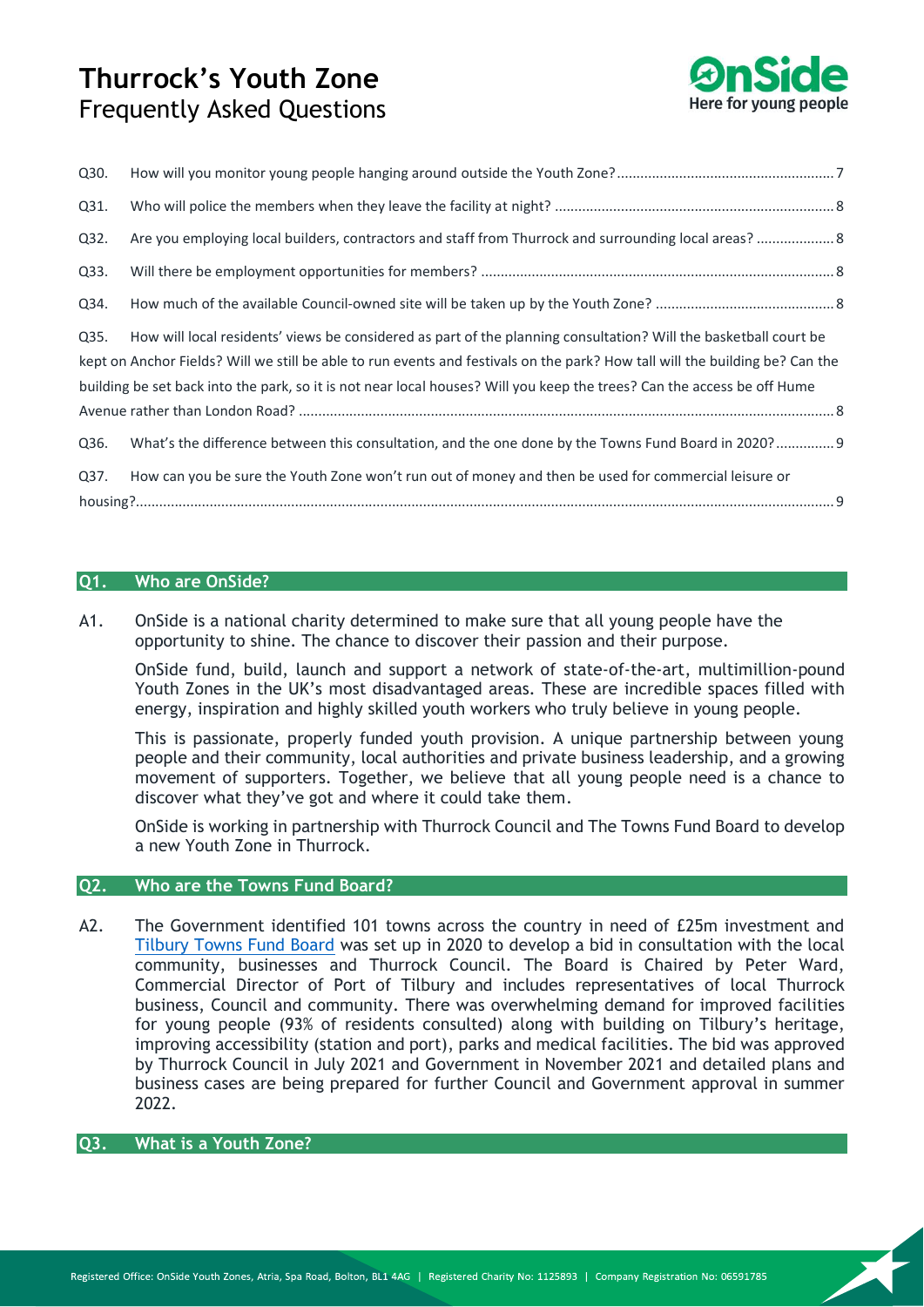

- A3. Every OnSide Youth Zone is a safe and inspiring place for thousands of young people to enjoy a wide range of activities and support. Here's what makes an OnSide Youth Zone unique:
	- Open 7 days a week including evenings, weekends and school holidays.
	- Over 20 activities on offer each session, including sports, music, media, dance, drama and much more.
	- Kitted out with state-of-the-art facilities including an indoor climbing wall, 3G kick pitch, large sports hall, music room with recording studio, dance and drama studio, training kitchen, arts and crafts room, enterprise and employability suite, fully equipped fitness and martial arts/boxing gym, sensory room, well-being salon, café and social area and more.
	- Staffed by skilled and dedicated youth workers who really care, supported by a team of committed volunteers.
	- Open to all young people with a typical membership of 3,000 young people aged 8 to 19 (up to 25 for those with additional needs) with 100 to 250 young people attending every session.
	- Delicious hot meals available from £1 at the café.
	- Entry is just 50p per visit.
	- Provide targeted support both in house and through partnerships with specialist services, creating a seamless link between the Youth Zone and local services.

## <span id="page-2-0"></span>**Q4. Where will Thurrock's Youth Zone be located?**

A4. The site identified for Thurrock's Youth Zone is Anchor Fields Park on the corner of London Road and Hume Avenue. The building will be designed to fit well with the park and increase activity and safety there for all residents. The park will also be upgraded along with other local parks like Daisy Fields and Koala Park.

#### <span id="page-2-1"></span>**Q5. How much will it cost to attend?**

A5. An annual membership to the Youth Zone is £5, with each visit costing young people just 50p. All the activities (over 20 per session) are included for this entry fee.

## <span id="page-2-2"></span>**Q6. When will it open?**

A6. The plan is for Thurrock's Youth Zone to open in 2025.

#### <span id="page-2-3"></span>**Q7. How did it come about?**

A7. After residents put a high priority on improved youth facilities during Towns Fund consultation, Towns Fund Board members researched the options and learnt how OnSide Youth Zone's were bringing benefits to young people and the whole community in other towns and cities. Board members, Thurrock Councillors and officers visited Youth Zones in London and were keen to bring the model to Thurrock. In the summer 2021 OnSide and some schools did a survey of over 1,000 young people in Thurrock. 84% of young people who lived in Tilbury said they would come to a Youth Zone and 74% of those outside Tilbury said they would attend.

Once Thurrock's Youth Zone opens, it will join the OnSide Network of Youth Zones across the country with others in Bolton, Blackburn, Carlisle, Chorley, Manchester, Oldham, Warrington, Wigan, Wirral, Wolverhampton and 3 sites in London.

Thurrock's Youth Zone is being delivered in partnership with OnSide, Thurrock Council, Tilbury Towns Fund Board and a variety of private philanthropists and organisations who wish to support the social development of young people in Thurrock.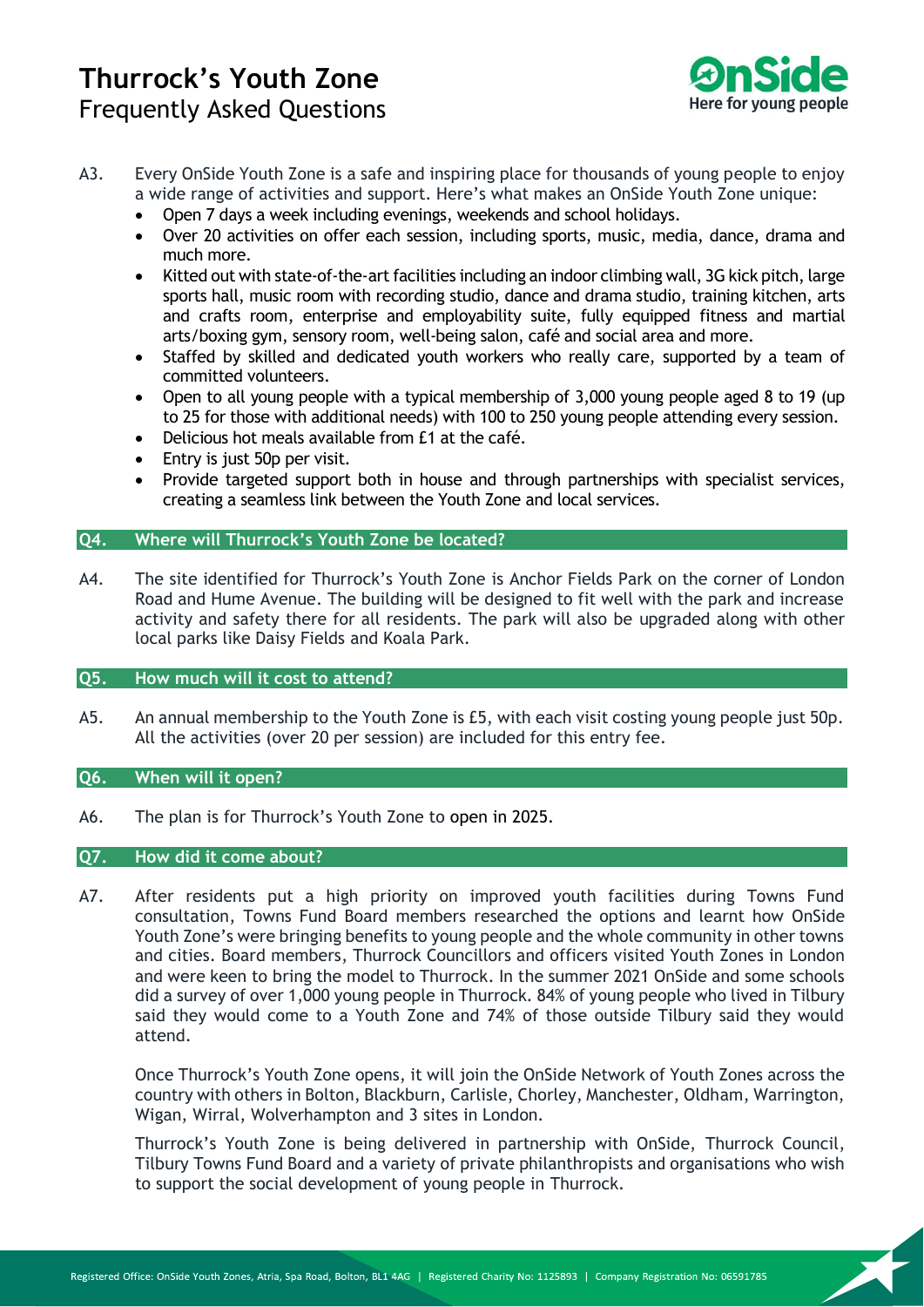

#### <span id="page-3-0"></span>**Q8. Why did you choose the site?**

A8. Our aim was to find a suitable, Council-owned site for the Youth Zone that was accessible to young people in Tilbury and across Thurrock and which would complement existing provision locally and around the borough. The chosen location is accessible by foot or by bus and is prominent so to make a statement about the value Thurrock places on its young people.

### <span id="page-3-1"></span>**Q9. Who will run Thurrock's Youth Zone?**

A9. Thurrock's Youth Zone will be a local independent charity led by its own Board of Trustees all of whom will have a passion for increasing the opportunities for young people in Thurrock. They will ensure the new charity delivers for the young people of Tilbury and Thurrock. The day-to-day management of the Youth Zone will be the responsibility of a dedicated team of paid staff supported by an army of volunteers.

#### <span id="page-3-2"></span>**Q10. What will happen to all the existing Youth Provision?**

Q10. Thurrock's Youth Zone will complement the borough's existing youth provision, acting as a platform to help grow the offer for young people. Youth Zones deliver the best service when they work in partnership with local voluntary and statutory organisations. In other towns and cities, the Youth Zones provide a new physical space for other organisations to deliver their activities or services to young people. Other local organisations find they can reach more young people and new young people through partnerships and the Youth Zone is keen to work in partnership with as many existing youth groups as possible. To find out more about working in partnership please contact [enquiries@onsideyouthzones.org.](mailto:enquiries@onsideyouthzones.org)

#### <span id="page-3-3"></span>**Q11. How much will it cost to run?**

A11. The annual running costs for the Youth Zone will be approximately £1.3 million. This includes for example: staffing costs, equipment, support of volunteers (including DBS checks), insurance, maintenance and utilities. The annual running costs are met through local private sector supporters, charitable trusts and grants, Thurrock Council's support, and young people's membership and entry fees.

#### <span id="page-3-4"></span>**Q12. How do we know the Youth Zone will be sustainable in the future?**

A12. The Youth Zone model is based on the successful Bolton Lads and Girls Club, where a combination of revenue streams, including private and public sector funding, ensures its sustainability and over time allows the income streams to grow and diversify steadily, increasing the Youth Zone offer. OnSide ensures that at the time of opening, each Youth Zone has three years revenue funding in place and this will be the case for the Youth Zone in Thurrock. This allows the charity time to establish the Youth Zone as a key part of the local youth offer and demonstrate the huge value it can provide to the lives of many of the area's young people. Over the first three years, the Youth Zone, supported by its Board, will develop new income sources and partnerships to allow its income to grow, in the same way that all OnSide Youth Zones have grown.

## <span id="page-3-5"></span>**Q13. How can young people get involved?**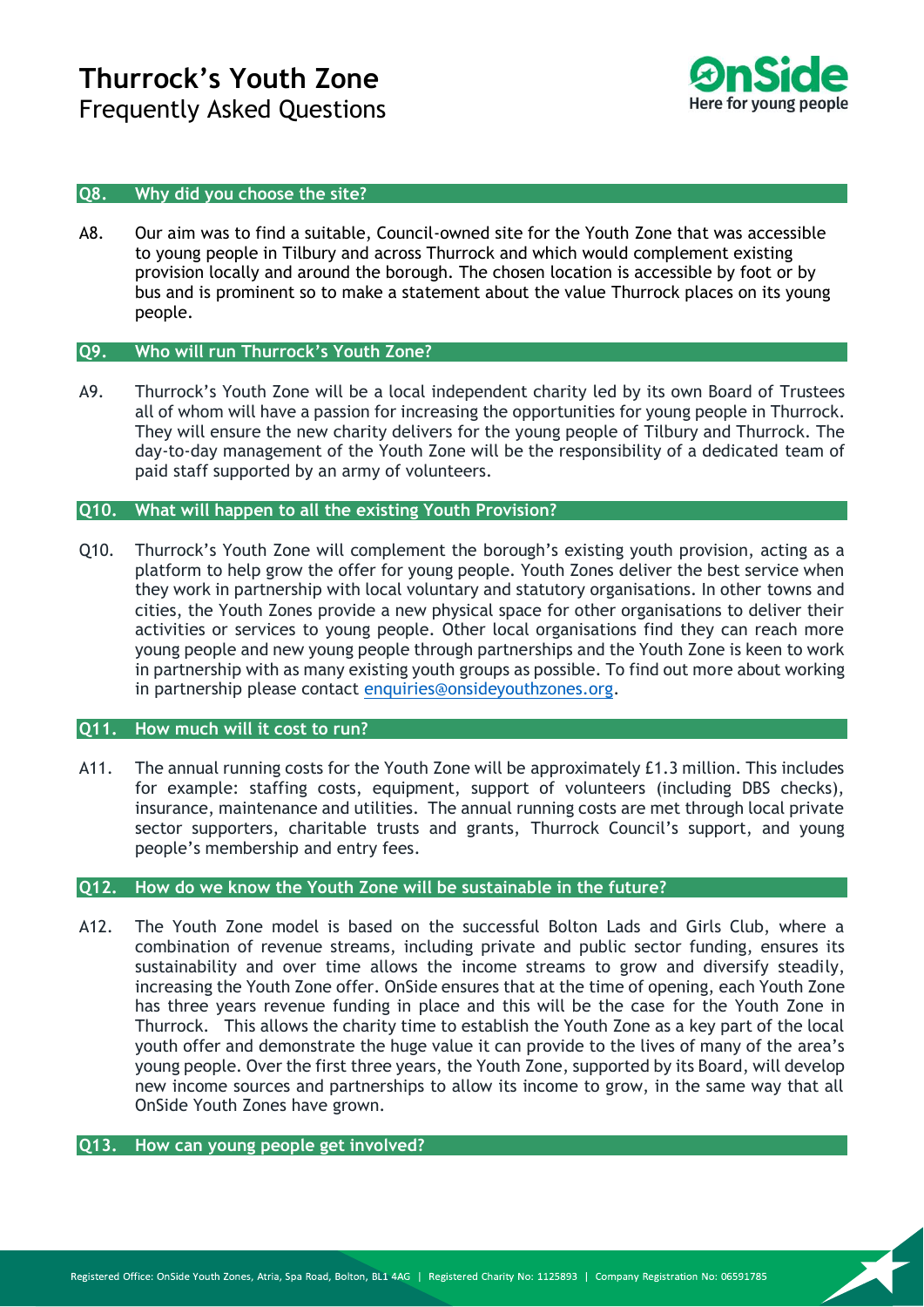

A13. OnSide will be working with young people from Tilbury and across Thurrock and establishing the Young People's Development Group in late 2022. This is a group of local young people who meet regularly and will be key in shaping the Youth Zone. Members have opportunities to meet new people locally and nationally, express their views and opinions, visit other Youth Zones, become an ambassador for the Youth Zone and play a key role in bringing the Youth Zone to life.

If you'd like to find out more about joining the Young People's Development Group, please email [enquiries@onsideyouthzones.org](mailto:enquiries@onsideyouthzones.org) .

#### <span id="page-4-0"></span>**Q14. Will young people from outside Tilbury travel to the Youth Zone?**

A14. Our experience from other Youth Zones is if the offer at the Youth Zone is strong enough, young people will travel significant distances to get there. The accessible location of the Youth Zone and its proximity to the train station and a number of bus routes will help to ensure all young people from across Thurrock can access it via various means of travel. From experience, 85% of young people get to the Youth Zone under their own steam, be that on foot, skateboard, bike or public transport. Before and after opening we will also explore how we can best support young people to travel to and from the Youth Zone from across Thurrock.

## <span id="page-4-1"></span>**Q15. How will you engage young people from different cultural backgrounds, including the Gypsy, Roma and Traveller community?**

A15. Our experience from our other 14 Youth Zones is they are popular with young people from all walks of life and one of their strengths is bringing young people together to build friendships, cohesion and community across cultures, ages and areas. We will build early contact through Council liaison officers, voluntary organisations and community representatives to ensure communities from across Thurrock will feel welcome and supported to come and enjoy the benefits of the Youth Zone together in this neutral space.

#### <span id="page-4-2"></span>**Q16. How do I know my child will be safe when using the Youth Zone?**

A16. Thurrock's Youth Zone will be run by suitably trained and qualified members of staff that are vetted in line with current legislation (including DBS checks). Their focus will be to ensure all young people are safe when accessing the services offered by the Youth Zone.

Youth Zone sessions are split between Junior (8-12yrs) and Senior (13-19yrs) sessions. In the junior sessions all young people must be collected from the Youth Zones by their parents, carers or guardians. Members must stay inside the Youth Zone in what we call a closed session. Senior sessions are open sessions where they can come and go as they please due to their age and level of responsibility.

### <span id="page-4-3"></span>**Q17. What impact have Youth Zones made?**

Q17. Currently, more than 50,000 young people are members of OnSide's Youth Zones across the UK, with over half a million visits being made a year. During a recent survey amongst Youth Zone members, 77% said they felt more self-confident as a result of attending, with 70% saying they believe they are physically healthier as a result. More than 400 jobs have been created, while there are more than 750 volunteering opportunities across the Youth Zones.

<span id="page-4-4"></span>**Q18. Will the central location of the Youth Zone increase anti-social behaviour?**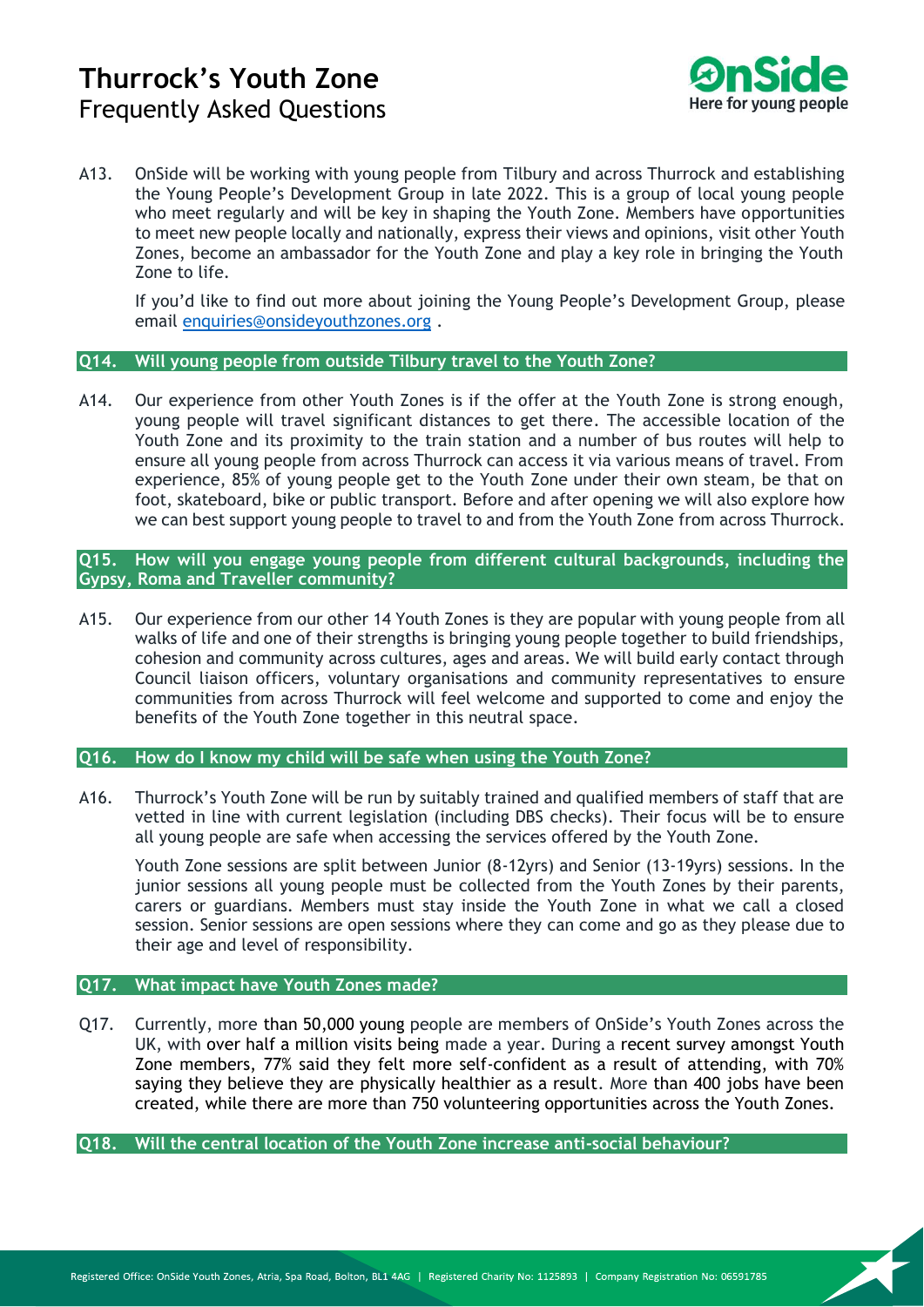

Q18. The impact of other Youth Zones in their local areas has been extremely positive with statistics showing that the Youth Zones contribute towards decreasing anti-social behaviour.

Local police in some areas across the country have reported up to a 30-70% reduction in antisocial behaviour (ASB) as a direct result of strategic and continued partnership work between Youth Zones and local police.

PCSO Rob Smith, a local police officer in Greater Manchester commented: *"We have come across residents that were against the opening of the Youth Zone stating that it would cause more problems than it would solve. Since the opening, we have had further comments from those residents who are now happy and grateful that Manchester Youth Zone has given the young people a place to go rather than cause problems by hanging around on their streets."* This direct feedback from Police and Residents is consistent across the Youth Zone Network.

#### <span id="page-5-0"></span>**Q19. Will there be visible security outside the Youth Zone?**

A19. The Youth Zone youth work team will actively manage the area around the Youth Zone, but this is done in a positive way using youth work skills to engage young people whether inside or outside the building. There is a team dedicated to welcoming young people as they arrive and leave, and this extends through the entrance and further afield with outreach work for example in the park and other areas of Tilbury and Thurrock as resources allow. The Youth Zone team will use their local knowledge to assess the security arrangements needed in Thurrock. In some Youth Zones young people have asked all those who enter the Youth Zone whether young people or adults, to be wanded and pocket/bag searched so everyone feels safe coming into the Youth Zone.

#### <span id="page-5-1"></span>**Q20. Will the Youth Zone be available for other groups when not in use by young people?**

A20. The Youth Zone is dedicated to young people whenever schools are closed. But during school hours there is flexibility for other groups to hire space in the building, although preference is given to those working with children and young people. This helps to generate income for the youth work.

#### <span id="page-5-2"></span>**Q21. What time will the Youth Zone be open until?**

Q21. The Youth Zone will be open until up to 9pm for Junior sessions and up to 10pm for Senior sessions.

#### <span id="page-5-3"></span>**Q22. How will the Youth Zone provide services to young people with additional needs?**

Q22. All existing Youth Zones provide and cater for young people with a range of additional needs up to the age of 25 through inclusive ability sessions alongside the mainstream offer. The sessions are adapted for young people with additional needs and are open for a wide range of young people to access, including those with mild learning difficulties to more complex needs such as visual impairment and physical disabilities. Young people are given the opportunity to access a range of activities for example boxing, trampolining, karaoke, arts and crafts, cooking, gaming and much more.

### <span id="page-5-4"></span>**Q23. Will the floodlights on the outdoor MUGA be lit until 10pm each evening?**

A23. The Youth Zone will have 1 floodlit multi use games area (MUGA) and is for sole use by Youth Zone members and will be fully supervised at all times, with a strict lights-off by 10pm rule. The pitch lighting will be carefully designed by specialist lighting engineers to avoid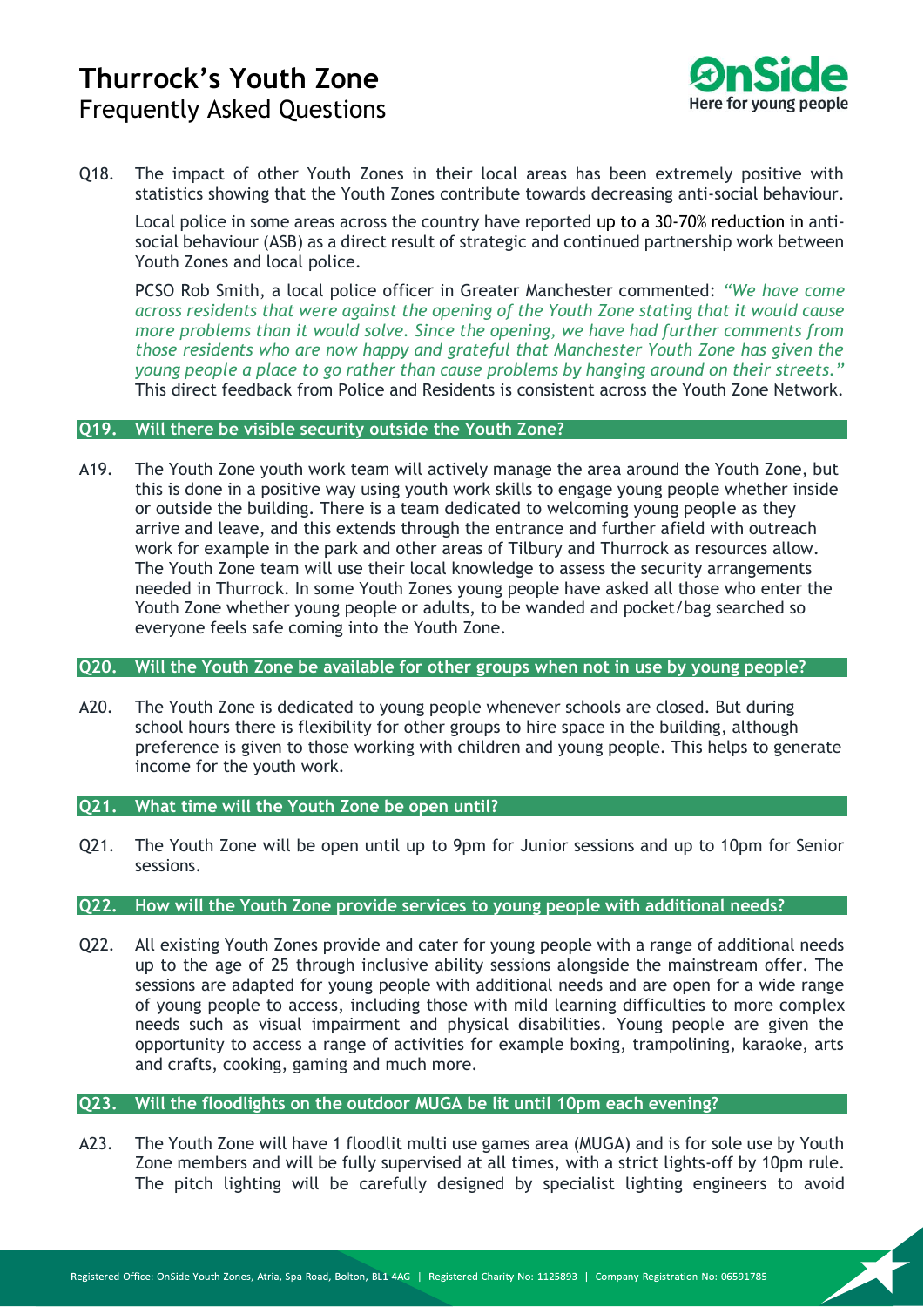

detrimental impact on local residents i.e. lighting points into the site and only lights the pitch area.

#### <span id="page-6-0"></span>**Q24. There's no provision for parking. Why?**

A24. Our experience is Youth Zones don't generate much demand for parking. Our plans include a drop-off/ pick-up parking bay close to the Youth Zone entrance for use by the relatively few parents/carers who drop off their children. The vast majority of young people will access the Youth Zone on foot or by public transport. Our strategy is to promote a green travel policy which aligns with most Local Authorities desire to promote public transport and get traffic off the roads.

#### <span id="page-6-1"></span>**Q25. What about parking by staff and volunteers when the Youth Zone opens?**

A25. Our strategy is to promote a green travel policy which aligns with most Local Authorities desire to promote public transport and get traffic off the roads. All members of staff and volunteers will be encouraged to use public transport and where that is not possible, they will be required to respect the amenity of local residents and park in the public car parks available off the high street (e.g. Calcutta Rd).

#### <span id="page-6-2"></span>**Q26. Will there be disabled parking on site?**

A26. Yes. A transport statement will be carried out to support our planning application. There will be disabled parking on site for staff and one space for blue badge holders.

#### <span id="page-6-3"></span>**Q27. Where will contractors park and receiving construction related deliveries in an already congested area?**

A27. A Construction Management Plan to confirm the delivery strategy will be agreed with Thurrock Council Highways teams.

#### <span id="page-6-4"></span>**Q28. How to you intend to cut down the noise pollution?**

A28. The building is designed to meet all the necessary Building Regulation requirements for noise transfer and a professional acoustician has been involved in the building design. The noise generated by the MUGA being used is not significant. The experience of the Youth Zones that are already operating around the country is that they receive almost no complaints from neighbours. This is, in part, due to the careful design but also because Youth Zones strive to be good neighbours; the relationship between the staff, volunteers and young people is founded on high quality youth work and the members will be asked to respect the amenity of local residents as they make their way to and from the facility.

#### <span id="page-6-5"></span>**Q29. Are you planning to have CCTV in the area?**

A29. Yes. The Youth Zone will have external CCTV linked to a monitoring station during out of hours. This is to protect the building and its contents as part of the building's insurance requirements. CCTV is employed at all our Youth Zone buildings both on the exterior of the building (as a deterrent against break-ins) and internally for reasons of safeguarding. It is certainly not because we expect problems from the young members.

## <span id="page-6-6"></span>**Q30. How will you monitor young people hanging around outside the Youth Zone?**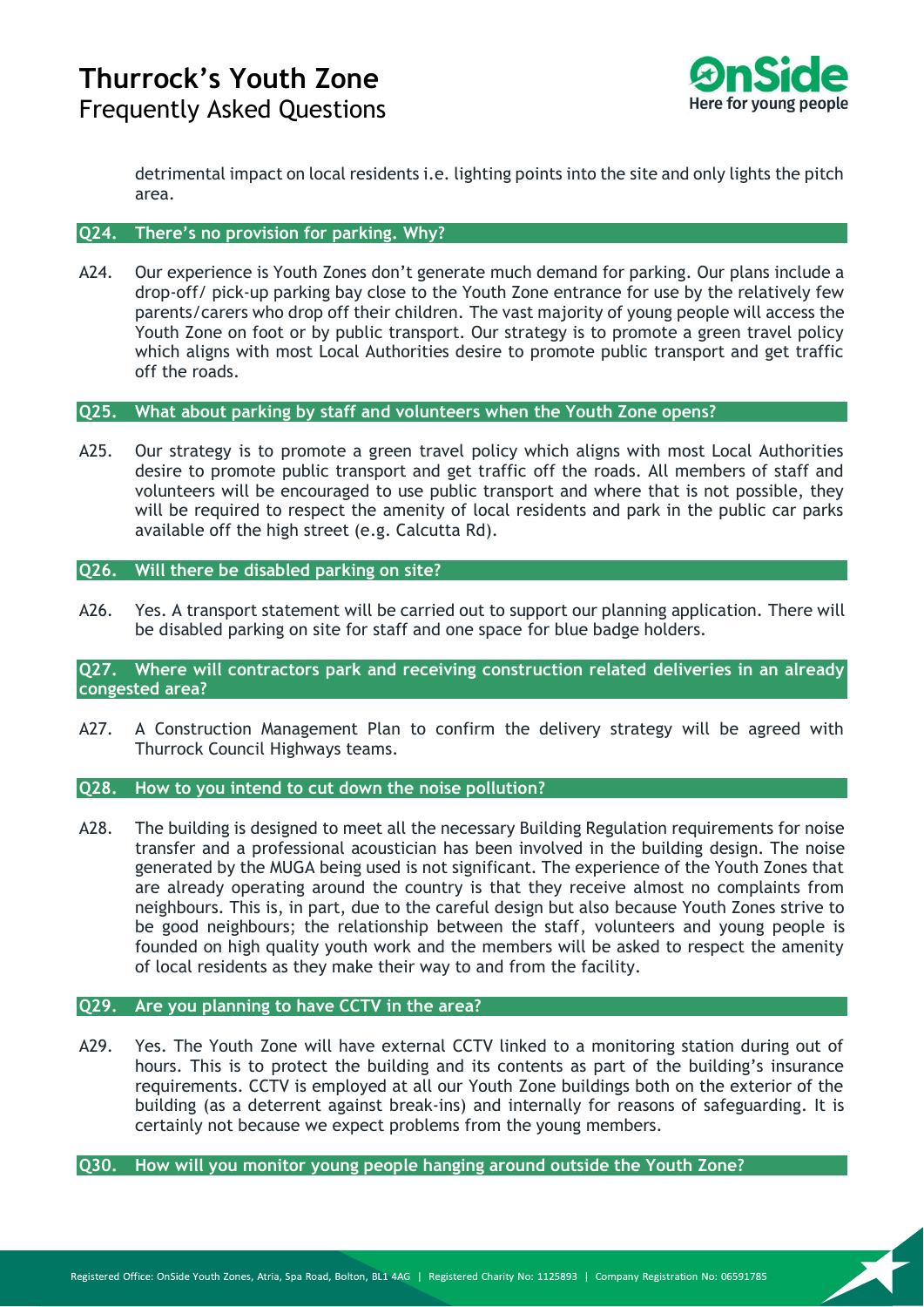

A30. The Youth Zone clearly wishes to a be a good neighbour and would ensure that there would not be groups of young people "hanging around" before, during or after sessions. We do not and would not let that happen and that would be managed by the youth work managers on a daily basis. Our experience is young people want to be in the building taking advantage of the high-quality facilities and the wide range of activities on offer in the Youth Zone. This means the Youth Zone does not tend to find groups of young people hanging around outside or in the neighbourhood.

#### <span id="page-7-0"></span>**Q31. Who will police the members when they leave the facility at night?**

A31. From our experience, once the Youth Zone closes young people are collected or make their way home on public transport. The senior members are welcome to come into the Youth Zone for as little or as long as they wish, so there is not a mass exodus as the Youth Zone closes and instead young people tend to arrive and depart in small groups. Due to the strong relationship between the Youth Zone's staff team and the young members there are very rarely complaints at our Youth Zones about nuisance as the young people disperse.

## <span id="page-7-1"></span>**Q32. Are you employing local builders, contractors and staff from Thurrock and surrounding local areas?**

A32. We always aspire to employ local people in the building of our facilities and the appointed main contractor will be encouraged to involve local people but ultimately it will decide on which sub-contractors to use.

The majority of the full and part time staff team once the Youth Zone opens will be from the local area.

#### <span id="page-7-2"></span>**Q33. Will there be employment opportunities for members?**

A33. Thurrock's Youth Zone will have a room dedicated to helping young people with Enterprise and Employability opportunities, with workshops focusing on CV writing, interview techniques etc. as well as OnSide's extremely successful 'Get a Job' course which has enabled so many young people across the OnSide network to find both part and full-time jobs. Raising aspiration for real local jobs is enhanced by Youth Zone's strong links with the local business community.

#### <span id="page-7-3"></span>**Q34. How much of the available Council-owned site will be taken up by the Youth Zone?**

A34. The overall area of the Youth Zone perimeter will cover 4,400-4,700m2, which is 17-18% of the wider park area. The building footprint will be 1,200-1,800m2 which is 5-7% of the park area.

<span id="page-7-4"></span>**Q35. How will local residents' views be considered as part of the planning consultation? Will the basketball court be kept on Anchor Fields? Will we still be able to run events and festivals on the park? How tall will the building be? Can the building be set back into the park, so it is not near local houses? Will you keep the trees? Can the access be off Hume Avenue rather than London Road?**

A35. There will be a formal public planning consultation in August/Sept 2022 and the Design Team will collate all responses from this and will review as part of the design development process. This will include two face-to-face public events combined with a website enabling feedback over a two-week period. These will be well publicized through local leaflet drops,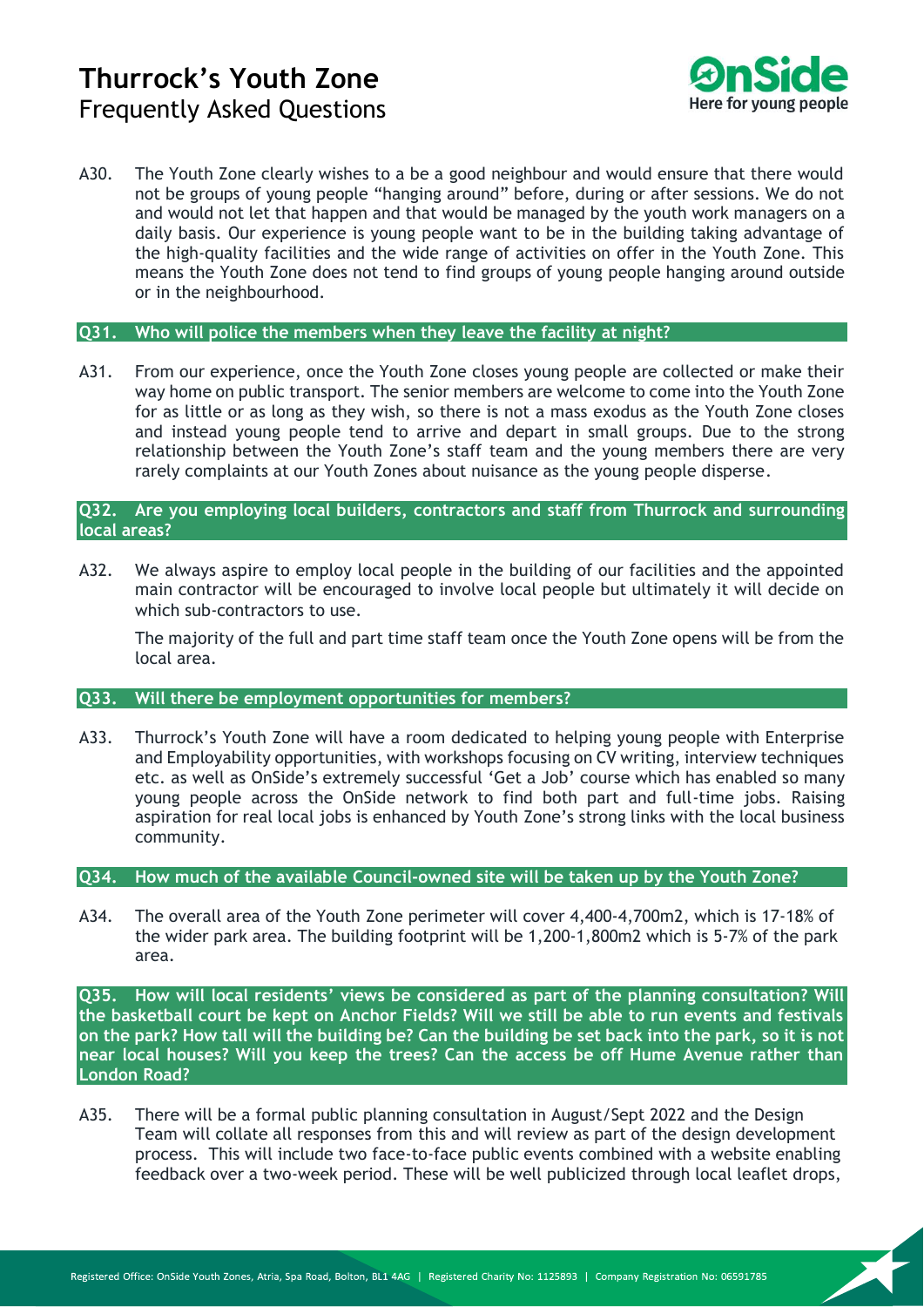

online, media adverts and social media. A Statement of Community Consultation will be prepared which will record all comments and how we have addressed them in the design. We endeavour to try to incorporate and accommodate all suitable feedback into the final planning application submission to the Local Authority who will consider our application as part of the planning process. We try to balance the needs of local residents with ensuring the Youth Zone brings maximum benefit to young people.

## <span id="page-8-0"></span>**Q36. What's the difference between this consultation, and the one done by the Towns Fund Board in 2020?**

A36. The Towns Fund Board ran an initial public engagement in 2020 which demonstrated strong support for the goals of the Youth Zone in Tilbury with 93% of those consulted supported improved youth facilities.

OnSide will soon be carrying out a consultation to gain views on the specific designs for the proposed Youth Zone as part of its planning application which is also due to be submitted in Summer 2022.

Ultimately the Youth Zone will need both planning permission, the support of Thurrock Council and the Government (Towns Fund) to proceed.

### <span id="page-8-1"></span>**Q37. How can you be sure the Youth Zone won't run out of money and then be used for commercial leisure or housing?**

A37. Experience from Bolton Lads and Girls club (130 years old) and our 13 other Youth Zones is the funding model is sustainable and robust even through 'austerity', the financial crash of 2008 and the Covid pandemic. The funding is a diverse mix of public sector, philanthropic and business donations, grants and income generation. The majority of revenue funding comes from the private sector who get very involved in the Youth Zone also offering employment and work experience opportunities to young people. If the Youth Zone charity struggles, the national charity OnSide would have step in rights to run it from national funds, but this has never come close to happening. Both OnSide and Thurrock Council will have a seat on the Board and will get early indications of any changes that need to be made to ensure the Youth Zone performs. Minimum performance standards will be written into the lease agreement to ensure it can only be used to benefit young people.

## **Q38. What will happen to the building or site if the Youth Zone fails for any reason??**

A38. The lease will be granted for Thurrock's Youth Zone charity for a term of 125 years (without any break clauses) and the use will be restricted to: "Use on a not for profits basis for the purposes of a charity formed for the provision of facilities for children and young people in the Borough of Thurrock and surrounding areas providing a universal activity based service complemented by a range of targeted support services to help and educate them by promoting their full physical, intellectual and social potential." Thurrock's Youth Zone will be prohibited from transferring the lease except to another charity for similar purposes. Youth Zones have a sustainable financial model (income and cost-wise) with step in rights for OnSide so it's unlikely to be abandoned for financial reasons (see FAQ12). OnSide will build positive relationships with all sections of the community to ensure it's embedded and widely supported as a local charity. Because of this our Youth Zone's typically experience less vandalism than other local buildings. It will be secure by design and with external CCTV linked to 24hr security for added protection.